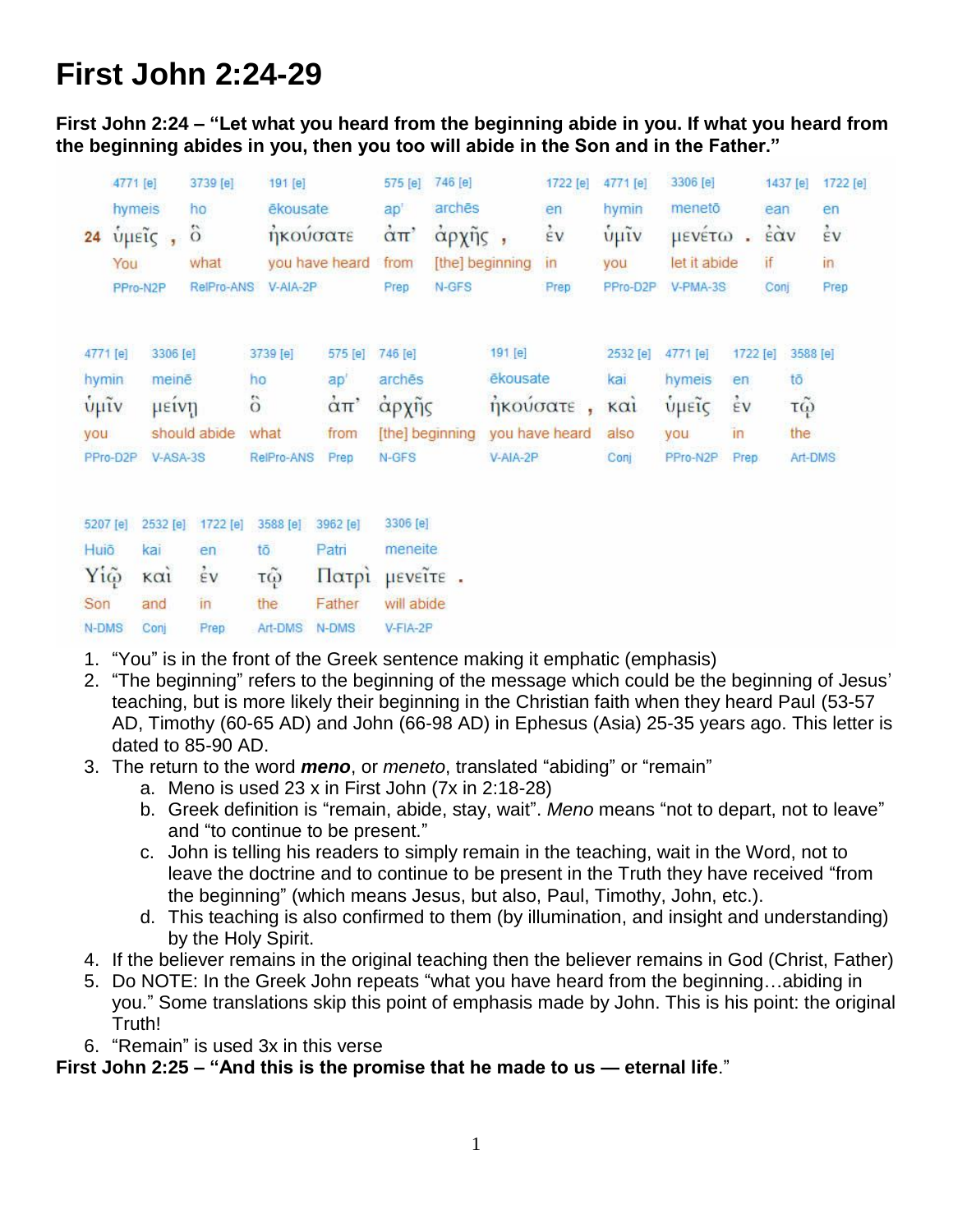|          |                    | 2532 [e] 3778 [e]   | 1510 [e]                                                      | 3588 [e] | 1860 [e]                  | 3739 [e]   | 846 [e]        | 1861 [e]                             | 1473 [e]  | 3588 [e] |  |
|----------|--------------------|---------------------|---------------------------------------------------------------|----------|---------------------------|------------|----------------|--------------------------------------|-----------|----------|--|
| 25       | kai<br>$K\alpha i$ | haute<br>αΰτη       | estin<br>$\frac{2}{5}$ $\sigma$ $\vec{r}$ $\vec{v}$ $\vec{n}$ | hē       | epangelia<br>έπαγγελία ήν | hēn        | autos<br>αύτος | epēngeilato<br>έπηγγείλατο ήμιν: την | hēmin     | tēn      |  |
|          | And                | this                | <b>IS</b>                                                     | the      | promise                   | that       | he             | promised                             | <b>US</b> |          |  |
|          | Conj               | DPro-NFS            | $V-PIA-3S$                                                    | Art-NFS  | N-NFS                     | RelPro-AFS | PPro-NM3S      | V-AIM-3S                             | PPro-D1P  | Art-AFS  |  |
| 2222 [e] |                    | 166 [e]<br>3588 [e] |                                                               |          |                           |            |                |                                      |           |          |  |
| 755n     | $+75$              | 210000              |                                                               |          |                           |            |                |                                      |           |          |  |

zõen tēn αιωνιον. ζωην την life eternal N-AFS Art-AFS Adi-AFS

- 1. If you have the Truth, then you have God. If you have God, then you have Life Eternal. The very life and nature of God.
- 2. If you alter the Truth, then you are leaving the light, the life, the nature of God and entering into darkness, death, chaos, destruction.
- 3. Eternal Life is not "future life", but a condition of life that has already began. We now have this eternal life working in us. Yes, it extends into the future, but it is not limited to heaven or the future.

4.

## **First John 2:26 – "I write these things to you about those who are trying to deceive you."**

| 3778 [e]     | 1125 [e]              | 4771 [e]      | 4012 [e]   | 3588 [e]          | 4105 [e]         | 4771 [e] |  |
|--------------|-----------------------|---------------|------------|-------------------|------------------|----------|--|
| Tauta        | egrapsa               | hymin         | peri       | tōn               | planöntön        | hymas    |  |
| $26$ Ταὖτα   | έγραψα                | $\frac{1}{2}$ | περί       | $\tilde{\tau}$ ων | πλανώντων υμᾶς ; |          |  |
| These things | I have written to you |               | concerning | those             | leading astray   | you      |  |
| DPro-ANP     | $V- AIA-1S$           | PPro-D2P      | Prep       | Art-GMP           | V-PPA-GMP        | PPro-A2P |  |

- 1. One of the character traits of doctrinal error is that it always leads to more error.
	- a. Doctrinal errors do not retreat
	- b. Doctrinal errors tend to advance taking more and more doctrines into the shadows and darkness of lies and deception.
- 2. Doctrinal errors create evangelist of their own. Deceived people want to become teachers and evangelize others into their state of deception and lies.
- 3. Doctrinal error has to be addressed and considered cancerous.
- 4. Some errors, of course, are more serious than others.
- 5. Some errors are part of everyone's learning curve.
- 6. But, there is no recovery from the rejection of the deity and resurrection of Jesus Christ.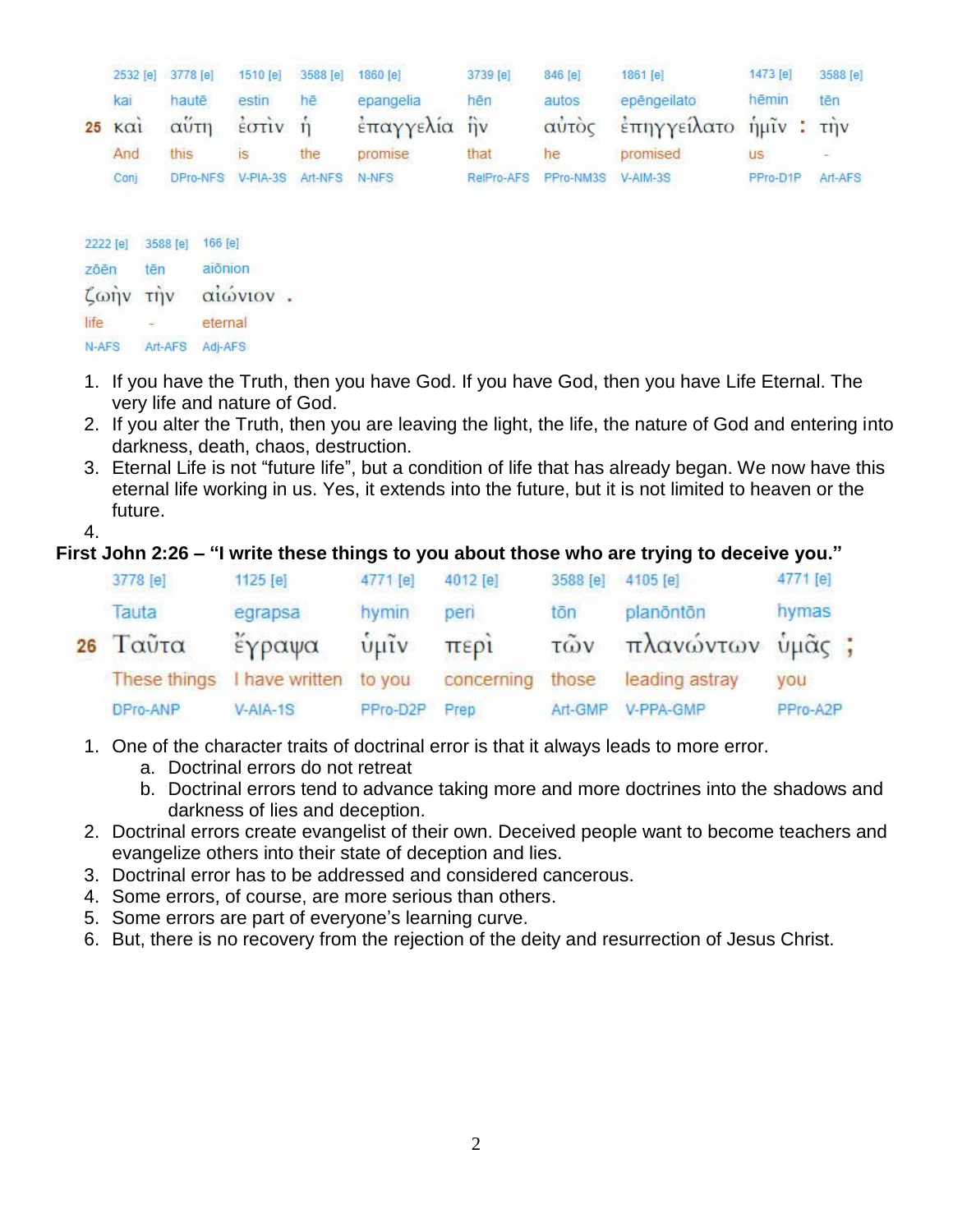**First John 2:27 – "But the anointing that you received from him abides in you, and you have no need that anyone should teach you. But as his anointing teaches you about everything, and is true, and is no lie—just as it has taught you, abide in him**."

| 27                             | 2532 [e]<br>kai<br>$k\alpha i$<br>and<br>Conj | 4771 [e]<br>hymeis<br>ύμεις,<br>you<br>PPro-N2P         | 3588 [e]<br>to<br>τò<br>the<br>Art-NNS | 5545 [e]<br>chrisma<br>χρίσμα δ<br>anointing<br>N-NNS                     | 3739 [e]<br>ho<br>that<br>RelPro-ANS                      | 2983 [e]<br>elabete<br>έλάβετε<br>you received<br>V-AIA-2P | 575 [e] 846 [e]<br>ap'<br>$\alpha$ <sup><math>\pi</math></sup><br>from<br>Prep | autou<br>αὐτοῦ,<br>him<br>PPro-GM3S           | 3306 [e]<br>menei<br>μένει<br>abides<br>V-PIA-3S | 1722 [e]<br>en<br>$\dot{\varepsilon}$ v<br>in<br>Prep        | 4771 [e]<br>hymin<br>$\frac{1}{2}$ $\mu$ <sup>2</sup> $\nu$ ,<br>you<br>PPro-D2P |
|--------------------------------|-----------------------------------------------|---------------------------------------------------------|----------------------------------------|---------------------------------------------------------------------------|-----------------------------------------------------------|------------------------------------------------------------|--------------------------------------------------------------------------------|-----------------------------------------------|--------------------------------------------------|--------------------------------------------------------------|----------------------------------------------------------------------------------|
| 2532 [e]                       |                                               | 3756 [e] 5532 [e]                                       | 2192 [e]                               | 2443 [e]                                                                  | 5100 [e]                                                  | 1321 [e]                                                   | 4771 [e]                                                                       | 235 [e]                                       | 5613 [e]                                         | 3588 [e]                                                     | 846 [e]                                                                          |
| kai                            | ou                                            | chreian                                                 | echete                                 | hina                                                                      | tis.                                                      | didaskē                                                    | hymas                                                                          | all                                           | hōs                                              | to                                                           | autou                                                                            |
| $\kappa$ $\alpha$ <sub>i</sub> | $\dot{\mathrm{o}}\dot{\mathrm{u}}$            | χρείαν                                                  |                                        | $\tilde{i} \nu \alpha$<br>$\epsilon$ χετε,                                | τις                                                       | διδάσκη                                                    | ύμᾶς ;                                                                         | $\alpha\lambda\lambda$                        | ώς                                               | τò                                                           | αὐτοῦ                                                                            |
| and                            | not                                           | need                                                    |                                        | you have<br>that                                                          | anyone                                                    | should teach                                               | you                                                                            | but                                           | as                                               | the                                                          | same                                                                             |
| Conj                           | Adv                                           | N-AFS                                                   |                                        | V-PIA-2P<br>Conj                                                          | IPro-NMS                                                  | V-PSA-3S                                                   | PPro-A2P                                                                       | Conī                                          | Adv                                              | Art-NNS                                                      | PPro-GM3S                                                                        |
| 5545 [e]<br>N-NNS              | chrisma<br>χρίσμα,<br>anointing               | 1321 [e]<br>didaskei<br>διδάσκει<br>teaches<br>V-PIA-3S | you                                    | 4771 [e]<br>4012 [e]<br>peri<br>hymas<br>ύμᾶς<br>περί<br>PPro-A2P<br>Prep | 3956 [e]<br>panton<br>all things<br>concerning<br>Adj-GNP | kai<br>πάντων,<br>καί<br>and<br>Conj                       | 2532 [e]<br>227 [e]<br>alēthes<br><b>TRUE</b><br>Adj-NNS                       | 1510 [e]<br>estin<br>αληθές<br>is<br>V-PIA-3S | $\frac{1}{2}$ $\sigma$ $\pi$ $\upsilon$ ,        | 2532 [e] 3756 [e]<br>kai<br>$\kappa$ $\alpha$<br>and<br>Conj | ouk<br>$\dot{\text{ow}}$<br>not<br>Adv                                           |
| 1510 [e]                       |                                               | 5579 [e]                                                | 2532 [e]                               | 2531 [e]                                                                  | 1321 [e]                                                  | 4771 [e]                                                   | 3306 [e]                                                                       | 1722 [e]                                      | 846 [e]                                          |                                                              |                                                                                  |
| estin                          |                                               | pseudos                                                 | kai                                    | kathōs                                                                    | edidaxen                                                  | hymas                                                      | menete                                                                         | en                                            | autō                                             |                                                              |                                                                                  |
| έστιν                          |                                               | $ψε$ ὖ $\delta$ ος ;                                    | $k\alpha i$                            |                                                                           | καθώς εδίδαξεν                                            | ύμᾶς,                                                      | μένετε                                                                         | $\frac{1}{2}V$                                | αὐτῷ.                                            |                                                              |                                                                                  |
| <b>is</b>                      |                                               | a lie                                                   | and                                    | just as                                                                   | it has taught                                             | you                                                        | you shall abide                                                                | $\overline{m}$                                | him                                              |                                                              |                                                                                  |
|                                | V-PIA-3S                                      | N-NNS                                                   | Conj                                   | Adv                                                                       | V-AIA-3S                                                  | PPro-A2P                                                   | V-PIA-2P                                                                       | Prep                                          | PPro-DM3S                                        |                                                              |                                                                                  |

- 1. "You" is again emphatic in this verse. This brings focus on the two groups:
	- a. You, those who are abiding in the Truth
	- b. Them, those who are actively trying to deceive. The liars. The antichrists. The deceived.
- 2. The anointing includes both the Word and the Holy Spirit that reveals it. Truth and Spirit.
- 3. John is focusing on two things with the word "anointing":
	- a. The teaching of the Truth that the readers have had since "the beginning"
	- b. The Spirit that illuminates the Truth to the believer and dwells in them.
- 4. "Do not need anyone to teach you"
	- a. This refers to not needing any of the false information (new revelation, fresh anointing, greater insight) from the false teachers
	- b. This does not refer to the teaching of the Scriptures nor to the growth of insight and a greater understanding of the Truth that they have had since the beginning.
	- c. The very fact John is writing this letter means they (and, all of us!) need someone to teach us. But, no one needs a deceived liar to teach them.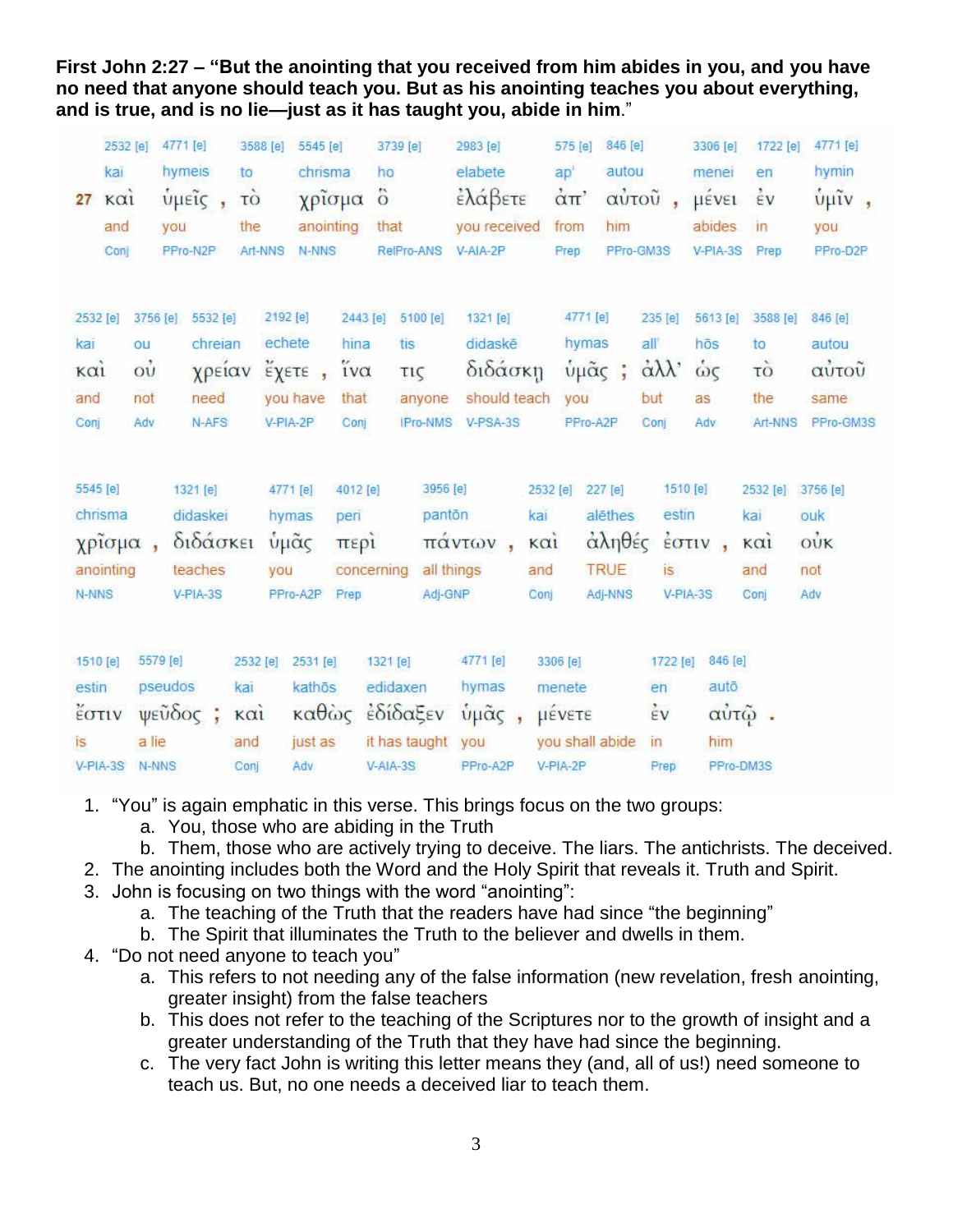- d. Jesus said the ministry of the Holy Spirit was to teach (John 14:16-17, 26; 16:13). But, these antichrists do NOT have the Holy Spirit.
- *e.* This is part of the promise of the New Covenant in Jeremiah 31:33-34*, "I will put my law in their minds and write it on their hearts….No longer will they teach their neighbor, or say to one another, 'Know the Lord,' because they will all know me, from the least of them to the greatest,' "*

## **First John 2:28 – "And now, little children, abide in him, so that when he appears we may have confidence and not shrink from him in shame at his coming."**

| Kai<br>$K\alpha i$<br>28 | nyn | teknia   |                      | menete        | en                 | autō.                       |            |                |            |               |
|--------------------------|-----|----------|----------------------|---------------|--------------------|-----------------------------|------------|----------------|------------|---------------|
|                          |     |          |                      |               |                    |                             | hina       | ean            | phanerothe | schömen       |
|                          | vũv |          | <b><i>TEKVIC</i></b> | μενετε        | $\dot{\epsilon}$ v | αὐτῷ                        | $iv\alpha$ | έὰν            | φανερωθῆ   | σχώμεν        |
| And                      | now |          | little children      | abide         | in                 | him                         | that       | when           | he appears | we might have |
| Conj                     | Adv | N-VNP    |                      | V-PMA-2P      | Prep               | PPro-DM3S                   | Conj       | Conj           | V-ASP-3S   | V-ASA-1P      |
| 3954 [e]                 |     | 2532 [e] | 3361 [e]             | $153$ [e]     |                    | 575 [e]                     | 846 [e]    | 1722 [e]       | 3588 [e]   | 3952 [e]      |
| parrēsian                |     | kai      | mē                   | aischynthömen |                    | ap'                         | autou      | en.            | tē         | parousia      |
| παρρησίαν                |     | KCI      | $\mu$ η              |               | αίσχυνθώμεν        | $\alpha$ $\pi$ <sup>'</sup> | αὐτοῦ      | $\frac{2}{5}V$ | τỹ         | παρουσια      |
| boldness                 |     | and      | not                  | be ashamed    |                    | before                      | him        | at             | the        | coming        |
| N-AFS                    |     | Conj     | Adv                  | V-ASP-1P      |                    | Prep                        | PPro-GM3S  | Prep           | Art-DFS    | N-DFS         |

846 [e] autou αὐτοῦ.

of him

- PPro-GM3S
- 1. This verse is the conclusion of the section on the antichrists teaching false doctrine, but it perfectly leads into the next subject for the "little children" who are John's readers.
- 2. The "little children" (the believers, John's readers) are being prepared to meet the Lord at his coming.
	- a. Nothing is mentioned here of the shame and embarrassment, the loss, or even, the damnation of those who are deceived or the antichrist
	- b. The focus is now on what this "anointing" and the "abiding" will do in the current and future for the believers.